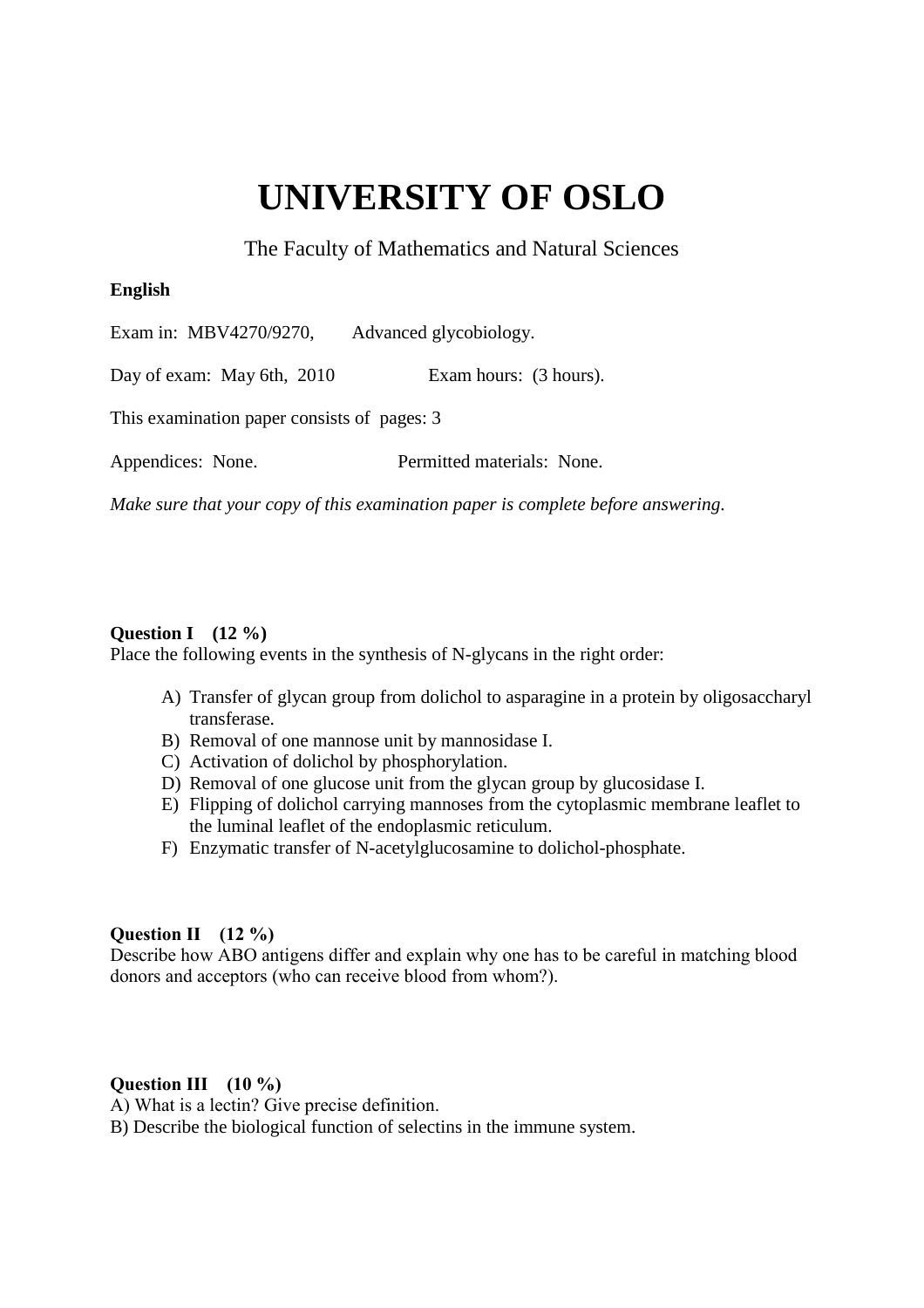#### **Question IV (7 %)**

Name and draw the two anomers of D-Glucose.

### **Question V (12 %)**

What features of the consensus eukaryotic N-linked glycosylation and bacterial (*Campylobacter jejuni*) N-linked protein glycosylation systems suggest that they are evolutionarily related (that is, diverged from a common ancestral system)?

#### **Question VI (10 %)**

The hexosamine signaling pathway is a nutrient responsive pathway in cells. Make a schematic drawing of this pathway including the enzymes and nutrients involved. What is the terminal step in this pathway and what are the functional consequences of this modification?

#### **Question VII (7 %)**

Mention one glycolipid-binding bacterial protein toxin and describe the entry mechanism into cells.

### **Question VIII (10 %)**



- A. A schematic representation of a plant polysaccharide is given above. What is the general name of this polysaccharide?
- B. Show on the formula what parts this molecule consists of.
- C. Why is this type of polysaccharide of interest, and what parts of the molecule are important?
- D. Describe the strategy you would use for determination of the structure, describe the different methods and what you can achieve with them.

#### **Question IX (10 %)**

What is a mucin and what is a proteoglycan? How are these molecules synthesized?